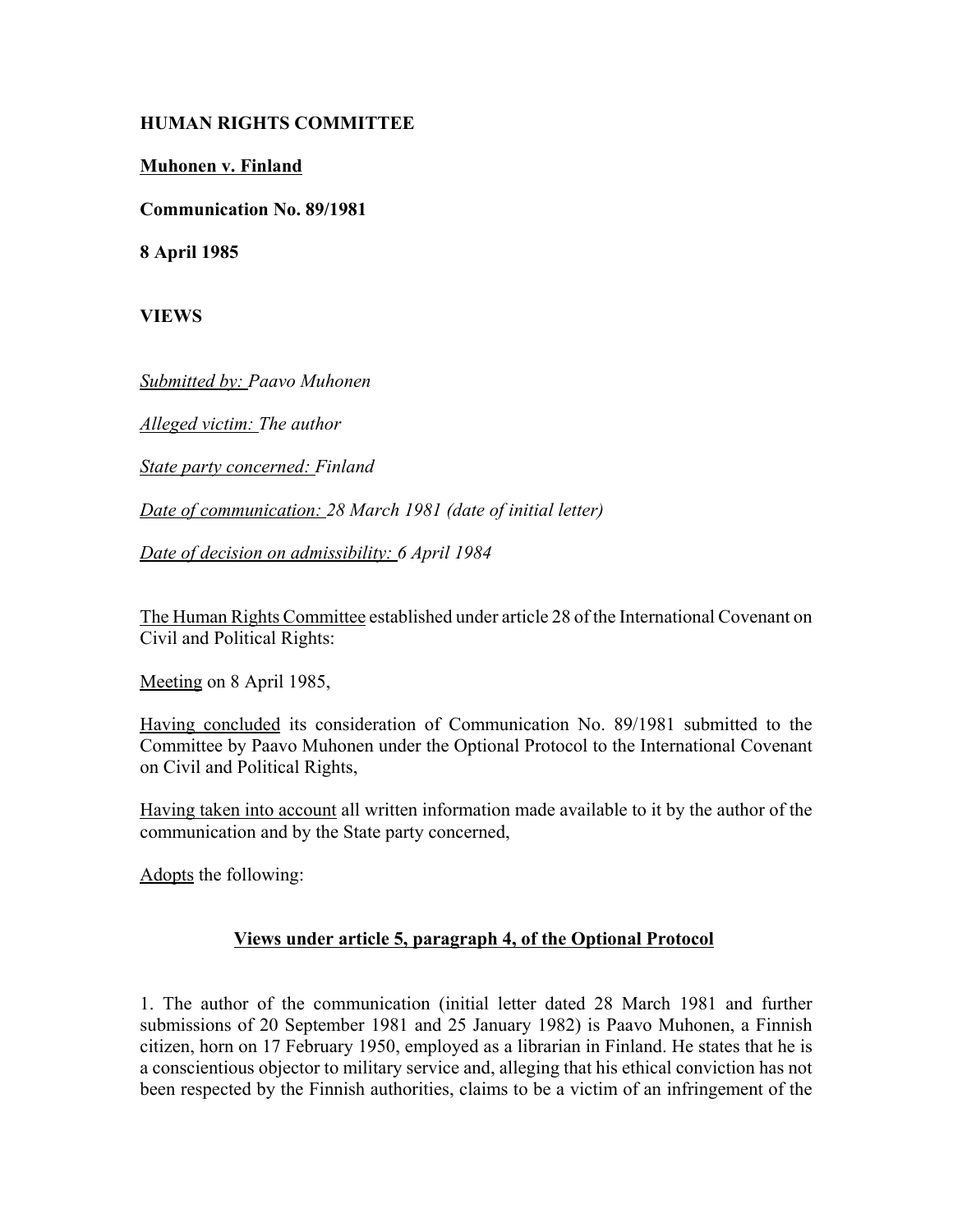right to freedom of conscience, in violation of article 18, paragraph 1, of the International Covenant on Civil and Political Rights. The facts of the claim are as follows.

2.1 In August 1976, at that time eligible for military service, Mr. Muhonen applied to the Military Service Examining Board to be permitted, on profound ethical grounds and in accordance with existing law (Unarmed and Alternative Service Act, 1969), to do alternative service subject to the civil authorities, instead of armed or unarmed service in the armed forces. By its decision of 18 October 1977, the Examining Board rejected the application on the ground that Mr. Muhonen had not proved that serious moral considerations based on ethical conviction prevented him from doing armed or unarmed military service and ordered that he should do armed service (with the details of posting and the time for reporting for duty to be communicated to him at a later date). The proceedings before the Examining Board were conducted in writing. Mr. Muhonen did not avail himself of the opportunity to appear personally before the Examining Board, both because it was inconvenient for him to travel a long distance for a hearing and also because the Examining Board had indicated to him that a decision could be taken in his absence. Mr. Muhonen therefore concluded that his presence was not necessary and that his absence would not affect the disposition of the matter. Being dissatisfied with the decision of the Examining Board, Mr. Muhonen (as he was entitled to under the law) appealed to the Ministry of Justice to change the decision of the Examining Board. By a decision of 21 November 1977, the Ministry of Justice concluded that 'no cause for changing the decision of the Military Service Examining Board [had] been shown' and upheld the decision of the Examining Board. The text of the decision of the Ministry of Justice also states that under the law "this decision is not subject to appeal".

2.2 On 13 February 1978, Mr. Muhonen resubmitted to the Military Service Examining Board a declaration of refusal to bear arms. The Examining Board decided, on 1 September 1978, not to examine Mr. Muhonen's renewed declaration, "as the Ministry of Justice [had] already adopted a decision in this case". Mr. Muhonen again appealed to the Ministry of Justice, asking that he be called up for alternative service. In a decision of 3 November 1978, the Ministry of Justice, taking the view that the Examining Board should not have left Mr. Muhonen's declaration without a hearing on the grounds invoked, decided not to return the matter to the Board in view of the fact that the circumstances of the case were already clarified, but to give it direct consideration, reaching the conclusion that no cause had been shown for changing the final decision which the Examining Board had reached in its decision of 18 October 1977 and on the appeal against which the Ministry of Justice had adopted a decision on 21 November 1977. Again, the text of the decision of the Ministry of Justice stated that it was not subject to appeal."

2.3 In the meantime, i.e. before the Examining Board and the Ministry of Justice acted on his submission of 13 February 1978, Mr. Muhonen was called up for military service (15 February 1978). He reported to the military unit where he had been posted and there refused to do any military service. He was furloughed the same day. Criminal court proceedings were then initiated against Mr. Muhonen for refusal to do military service and an ordinary court of first instance sentenced him to 11 months imprisonment on 13 December 1978. The Eastern Finland Higher Court confirmed that verdict on 26 October 1979, and Mr. Muhonen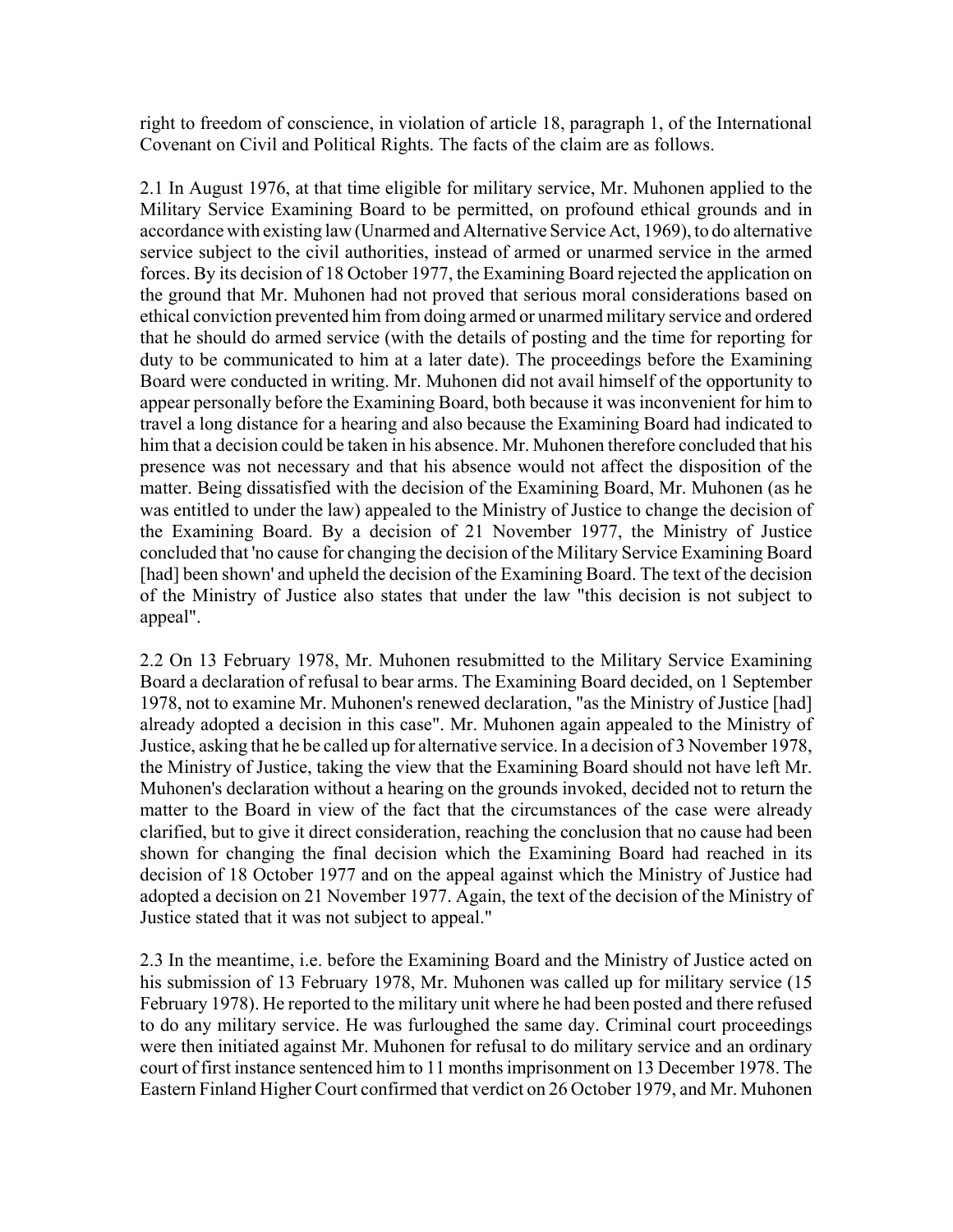started to serve his sentence on 4 June 1980.

2.4 In the autumn of 1980, Mr. Muhonen applied for a new hearing before the Military Service Examining Board, which acceded to this request and now found in favour of Mr. Muhonen. In a decision of 2 February 1981 the Examining Board stated as follows:

"The Military Service Examining Board, having studied the documents relating to the original refusal to hear arms which are in the possession of the Ministry of Justice, and having provided Mr. Paavo Juhani Muhonen with an opportunity to explain his convictions personally to the Board, has considered Mr. Muhonen's application and has found that Mr. Muhonen who, as may be believed on the basis of a conversation which has now taken place, has an ethical conviction within the meaning of the Unarmed and Alternative Service Act (132/69) which prevents him from doing armed or unarmed service in the armed forces and who, having already reached the age of 30, may not be called up for service.

"Accordingly, this case requires no further action by the Military Service Examining Board."

2.5 At this stage (2 February 1981) Mr. Muhonen had already been serving his 11 months' prison sentence since 4 June 1980. It is stated on his behalf that a number of persons then requested a presidential pardon in his case; that the case was handed over by 'the Ministry of Justice to the Highest Court of Finland; and that, as a result, Mr. Muhonen was pardoned on 27 March 1981 and released from prison two weeks later. It is claimed, however, that Mr. Muhonen has not been allowed any monetary relief for the wrongs which he has allegedly suffered. The facts, as submitted, do not indicate which steps, if any, have been taken by Mr. Muhonen, or on his behalf, to obtain such monetary relief.

2.6 As stated above (see para. 1) Mr. Muhonen claims that the facts, as described, make him a victim of a violation by Finland of his right protected by article 18, paragraph 1, of the International Covenant on Civil and Political Rights reading as follows:

# Article 18

"1. Everyone shall have the right to freedom of thought, conscience and religion. This right shall include freedom to have or to adopt a religion or belief of his choice, and freedom, either individually or in community with others and in public or private, to manifest his religion or belief in worship, observance, practice and teaching."

3. The Committee was of the opinion that, in so far as the decisions of the Military Service Examining Board and of the Ministry of Justice in 1977 and 1978, refusing Mr. Muhonen's application to be exempted from service in the armed forces on ethical grounds, raised a Question of compliance with article 18, paragraph 1, of the Covenant, the subsequent decision of the Examining Board of 2 February 1981 had already provided an answer in that respect and that consequently no further Question of violation of that article arose. Therefore, the Question whether article 18, paragraph 1, guaranteed a right of conscientious objection to military service did not have to be determined by the Committee in the present case. It observed, however, that the facts of the case might still raise an issue under article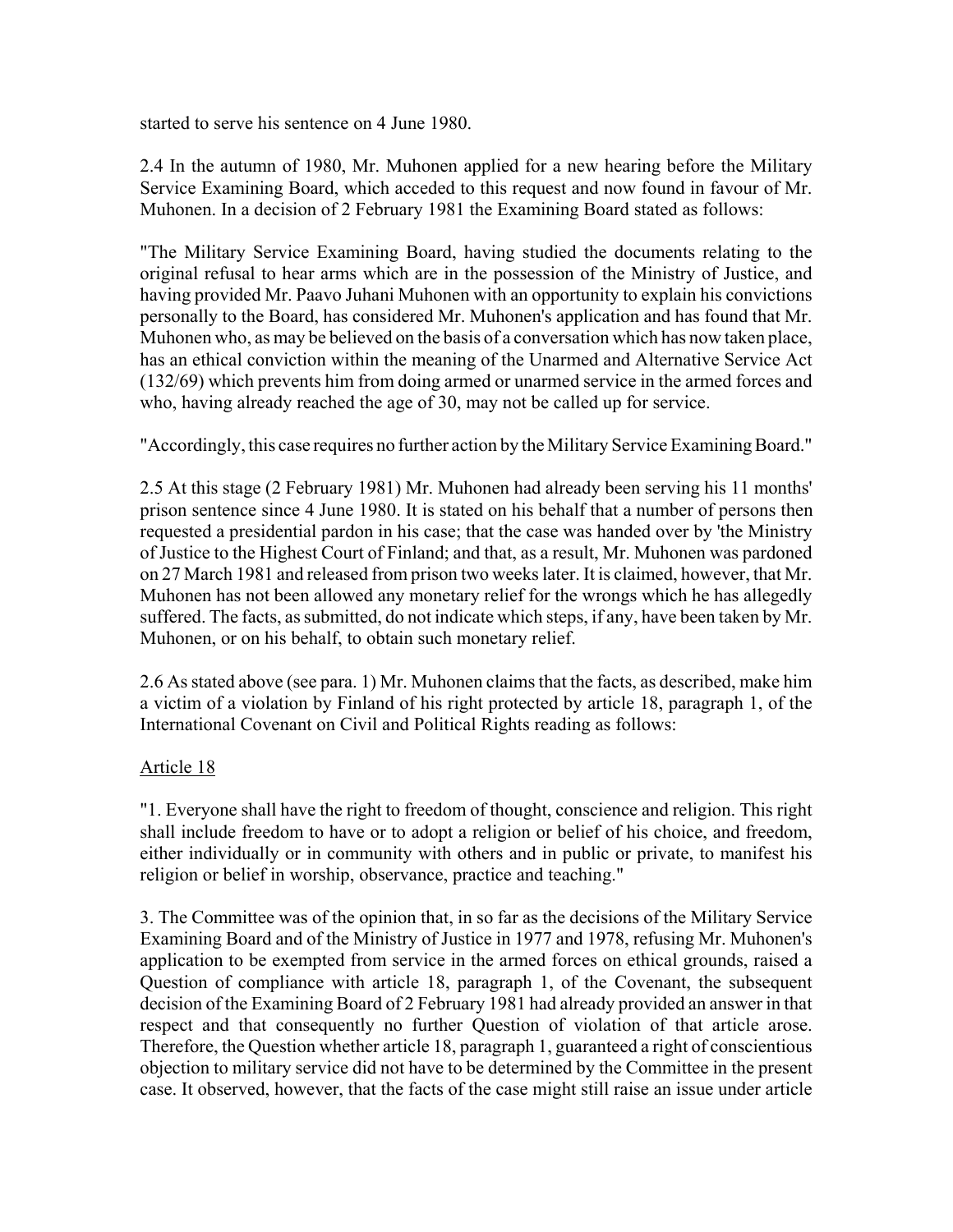14, paragraph 6, of the Covenant which the Committee should consider.

4.1 On 28 July 1982, the Human Rights Committee therefore decided to transmit the communication to the State party concerned under rule 91 of the provisional rules of procedure, requesting information and observations relevant to the Question of admissibility, in so far as the communication might raise issues under article 14, paragraph 6, of the International Covenant on Civil and Political Rights, which reads as follows:

### Article 14

"...

"6. When a person has by a final decision been convicted of a criminal offence and when subsequently his conviction has been reversed or he has been pardoned on the ground that a new or newly discovered fact shows conclusively that there has been a miscarriage of justice, the person who has suffered punishment as a result of such conviction shall be compensated according to law, unless it is proved that the non-disclosure of the unknown fact in time is wholly or partly attributable to him."

4.2 In response, the State party, on 29 October 1982, objected to the admissibility of the communication on the ground that "in so far as the communication refers to decisions of the Ministry of Justice, all local remedies bays not been exhausted in this case, since the possibility of seeking the annulment of the decision in the Supreme Administrative Court, which is open to the author of communication, has not yet been used".

5.1 Considering that the successive decisions of the Ministry of Justice handed to Mr. Muhonen had already stated that there was no appeal from the decisions of the Ministry of Justice, the Human Rights Committee requested further clarifications from the State party as to the nature of the remedy which it now said had been available to Mr. Muhonen.

5.2 The State party's response, dated 21 June 1983, reads as follows:

"According to paragraph 6 of the Act on Extraordinary 'Remedies in Administrative Affairs (200/66), the extraordinary remedy of seeking the annulment of an administrative decision can be used:

"1. If a procedural fault has been made in the case that may have essentially affected the decision;

"2. If the decision is based on an apparently faulty application of law or on a mistake that may have essentially affected the decision;

"3. If such new information has been obtained in the case that might have essentially affected the decision and the appellant is not responsible for the omission to present such information on time.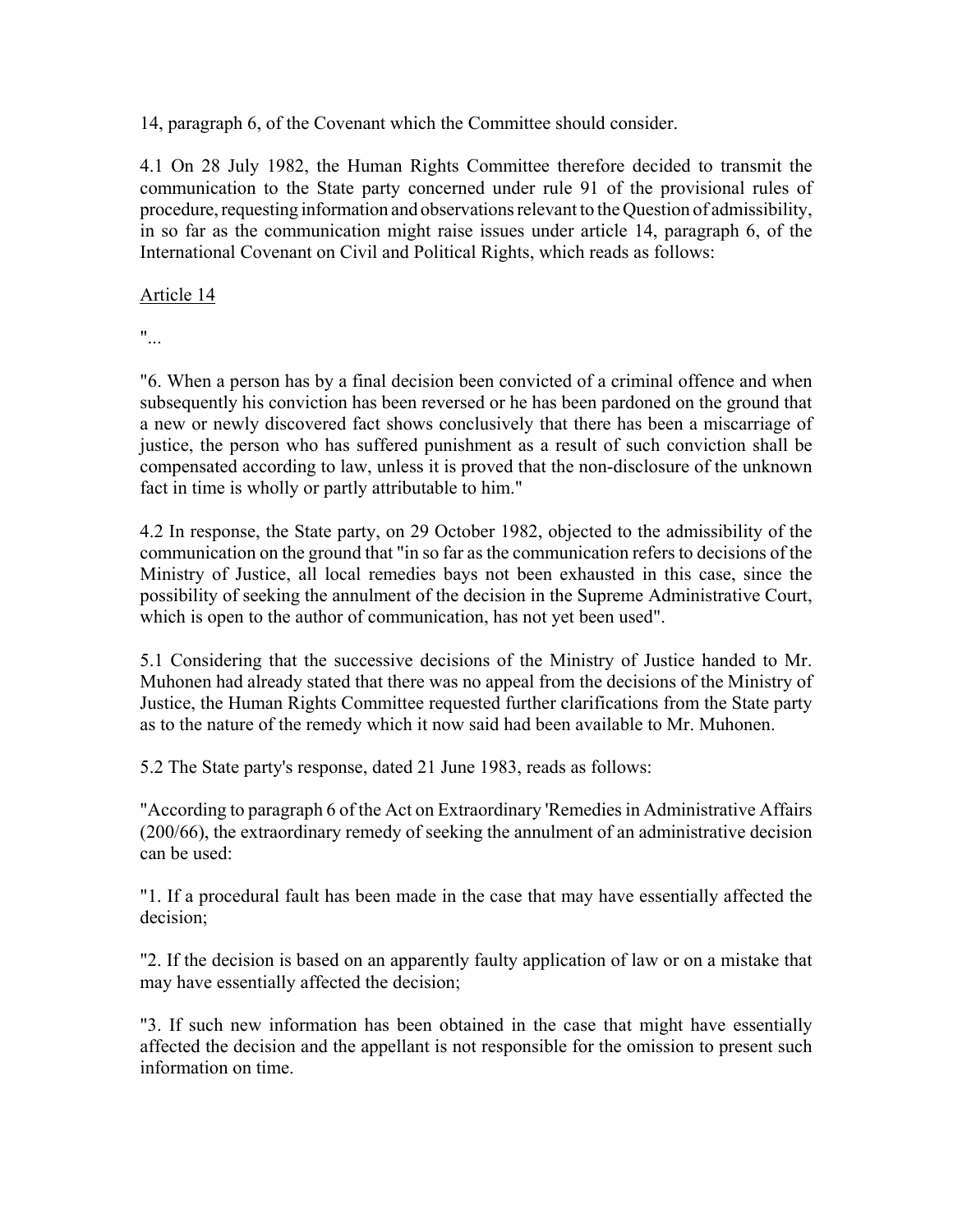"In the case of this extraordinary remedy, an application must be lodged with the supreme administrative court within five years from the entry into effect of the decision. If particularly weighty grounds exist, an extraordinary remedy may be used after the set period of five years.

"The Ministry of Justice of Finland considers that in the present case where normal procedure of appeal is not available, an extraordinary remedy such as seeking the annulment of decision[s] of the Ministry of Justice could have been an effective local remedy. Owing to the fact that a decision of the Ministry of Justice under section 6 of the Unarmed and Alternative Service Act cannot be subject to appeal, similar cases have previously been brought up in the Supreme Administrative Court on the basis of paragraph 6 of the Act on Extraordinary Remedies in Administrative Affairs referred to above and have been decided upon by the Court.

"The Ministry of Justice of Finland considers that article 14, paragraph 6 of the Covenant does not apply in the case of the decision of the city court of Joensuu of 13 December 1978 based on act No. 23 of 1970 on the punishment of certain conscripts refusing to do regular military service, since the decision was not in itself wrong. The Ministry of Justice states that Mr. Muhonen could possibly have avoided the process through the use of the extraordinary remedy of seeking the annulment of the decisions of the Ministry of Justice.'

6.1 When considering the admissibility of the communication, the Committee noted, with regard to article 5, paragraph 2 (b), of the Covenant, that it could not accept the State party's contention that the communication should be declared inadmissible on the ground that the extraordinary remedy indicated by it had not been used. In the first place, the author of the communication had clearly been given to understand that there was no further remedy. Secondly, having regard to the limited scope of the extraordinary remedy in question, the State party did not show that there were grounds for believing that the remedy could be or could have been effective in the particular circumstances of the case.

6.2 With regard to the State party's contention that article 14, paragraph 6, of the Covenant is inapplicable in the circumstances of the present case, the Committee observed that that was a matter for consideration on the merits of the communication.

7. On 6 April 1984 the Human Rights Committee therefore decided:

1. That the communication was inadmissible in so far as it related to an alleged breach of article 18, paragraph 1, of the International Covenant on Civil and Political Rights, in view of the remedy obtained by the author of the communication on 2 February 1981 (see paras. 2.4, 2.6 and 3 above) ;

2. That the communication was admissible, in so far as it raised issues under article 14, paragraph 6, of the Covenant;

3. That, in accordance with article 4, paragraph 2, of the Optional Protocol, the State party be requested to submit to the Committee, within six months of the date of transmittal to it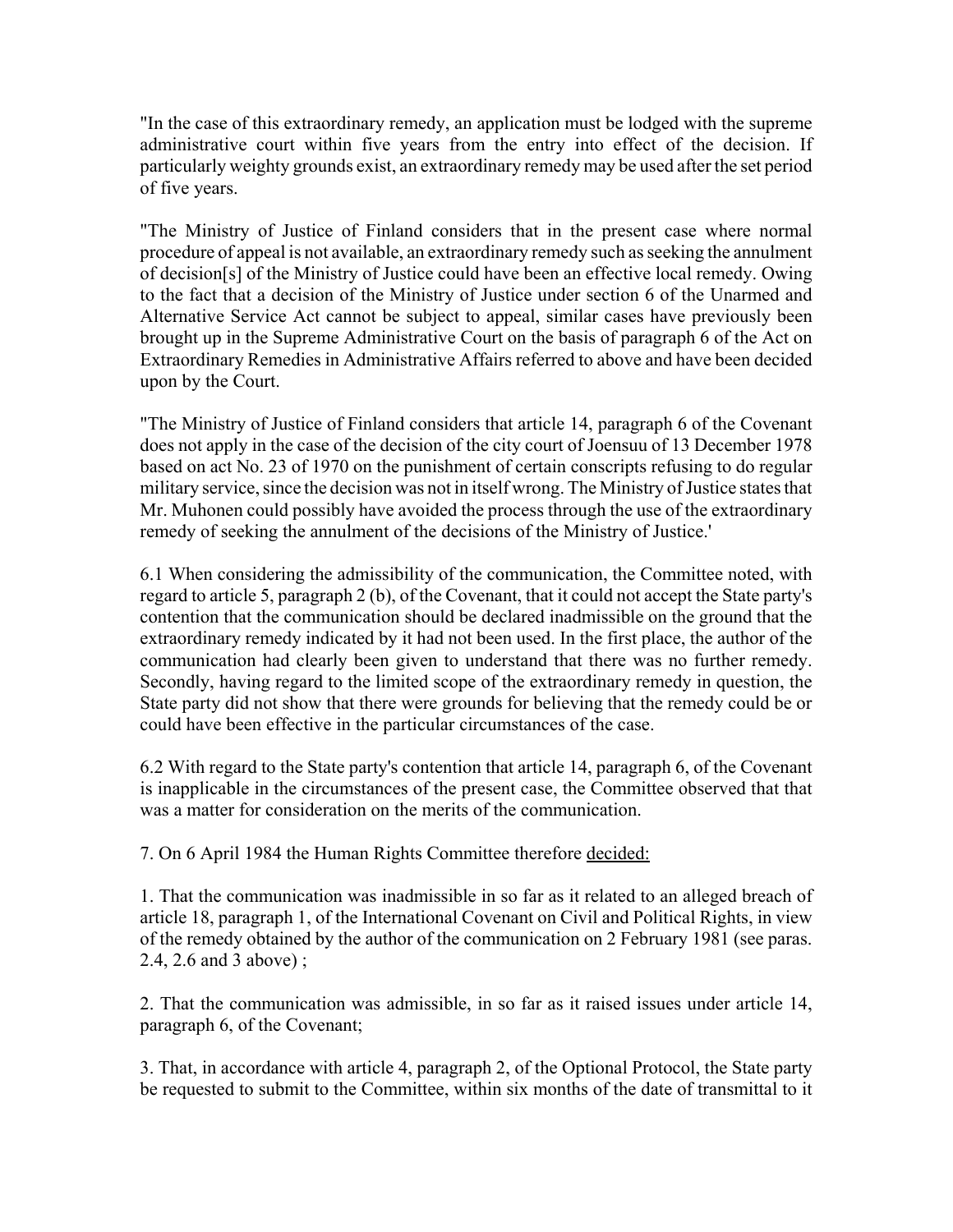of this decision, written explanations or statements clarifying the matter and the remedy, if any, that may have been taken by it.

8.In its submission under article 4, paragraph 2, of the Optional Protocol, dated 22 October 1984, the State party again reviewed the facts of the communication and concluded:

"The author of communication No. 89/1981 had been sentenced by a court of law on the basis of the law concerning the punishment of certain conscripts who decline to do military service (23/72). The legality of the sentence had been considered and confirmed at the highest level of judicial review. The fact that the Military Service Examining Board, by its decision of 2 February 1981, considered that the conviction of the applicant had now been established does not indicate that its earlier decisions or those of the Ministry of Justice would have been at fault. Under no circumstances can the validity of the decisions of the courts of law in this matter be Questioned.

"According to article 29 (1) of the Constitution Act (94/19) if, due to changed circumstances, compliance with a valid court decision is no longer equitable, the President can, in an individual case, having received the opinion of the Supreme Court, pardon the person concerned or make his sentence lighter. This is precisely what happened in the case of the author of communication No. 89/1981.

"There was no 'miscarriage of just ice' during the process. Therefore, article 14, paragraph 6, of the Covenant does not apply. Nor has the applicant the right to compensation under the Law on Compensation to Persons Who Have Been Innocently Imprisoned or Convicted (422/74)."

9. The State party's submission was duly forwarded to the author of the communication. No further comments have been received from Mr. Muhonen.

10. The Committee, having considered the present communication in the light of all information. made available to it by the parties as provided for in article 5 (1) of the Optional Protocol, decides to base its views on the facts as submitted by the parties, which are not in dispute.

11.1 In considering the merits of the communication, and bearing in mind the decision on admissibility, the Human Rights Committee starts from the premise that existing Finnish law grants certain categories of persons an option to do alternative service instead of armed or unarmed service in the Finnish Armed Forces. While Finland does have legislation allowing such an exemption, the Committee recognizes that only the Finnish authorities are responsible for evaluating each application for exemption under Finnish law.

11.2 The Committee's task is limited to determining whether, in the particular circumstances of the case, Mr. Muhonen was entitled to receive compensation in accordance with article 14, paragraph 6, of the Covenant. Such a right to compensation may arise in relation to criminal proceedings if either the conviction of a person has been reversed or if he or she "has been pardoned on the ground that a new or newly discovered fact shows conclusively